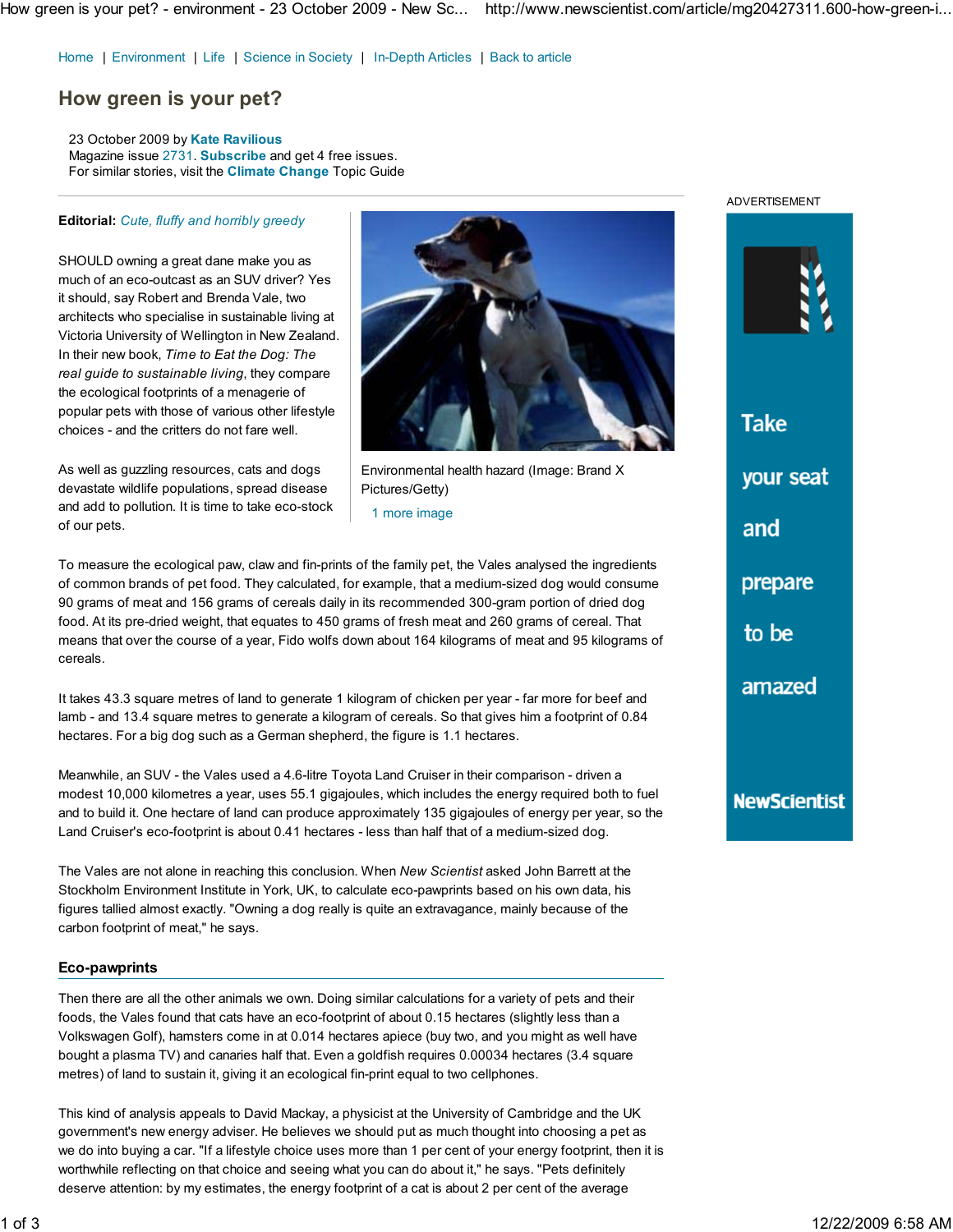British person's energy footprint - and it's bigger for most dogs."

Alternatively, consider the cumulative environmental impact of our furry friends. The US, which tops the list for both cat and dog ownership in absolute terms, is home to over 76 million felines and 61 million canines. Taking the estimated cat population for the top 10 cat-owning countries, the Vales calculate that the land required just to feed these cats is over 400,000 square kilometres. That's equivalent to one-and-a-half times the area of New Zealand. A further five New Zealands are required to feed the pooches living in the top 10 dog-owning countries - which, perhaps surprisingly, does not include the UK.

Then there are the other environmental impacts of pets. Every year, for example, the UK's 7.7 million cats kill over 188 million wild animals (*Mammal Review*, vol 33, p 174). That works out at about 25 birds, mammals and frogs per cat. Similar figures have emerged from surveys in the US and Australia. There is also a knock-on effect because cats feasting on wildlife can leave wild predators such as hawks and weasels short of food.

Every year the UK's 7.7 million cats kill over 188 million wild animals. That's 25 per cat

Dogs are not entirely blameless either. In 2007, Peter Banks and Jessica Bryant from the University of New South Wales in Sydney, Australia, monitored bird life in woodlands just outside the city to assess the impact of dogs being walked there (*Biology Letters*, vol 3, p 611). They showed that bird life in areas frequented by dogs, even when kept on a lead, had 35 per cent less diversity and 41 per cent fewer birds overall. Areas with off-lead dogs seem to suffer even more: ongoing studies in the UK indicate that dogs are aiding the decline of some rare species of bird, such as European nightjars (*Ibis*, vol 149, p 27).

Another major environmental problem, particularly in urban areas, is pet faeces. A study carried out in Nashville, Tennessee, indicated that it is a significant cause of high bacterial levels in local rivers and streams, particularly after heavy rain. As well as making the water unsafe to drink, high bacterial levels can starve waterways of oxygen and kill aquatic life.

Cat excrement is particularly toxic. In 2002, it emerged that sea otters along the Californian coast are dying from a brain disease caused by *Toxoplasma gondii*. The parasite, which is found in cat faeces, ends up in rivers and estuaries thanks to cat owners who flush their cat litter down the toilet or allow their cats to defecate outside. Dolphins and whales are also affected (newscientist.com/article/dn14037).

So what is an eco-friendly animal lover to do? If you already have a pet, then changing its diet can help. Meat is the key, since its production is so energy-intensive. You can almost halve the eco-pawprint of your dog simply by feeding it many of the same sort of savory foods that you eat, which are likely to be far less protein-rich than most dog foods. As well as quantity, think about quality. "If pussy is scoffing 'Fancy Feast' - or some other food made from choice cuts of meat - then the relative impact is likely to be high," says Robert Vale. "If, on the other hand, the cat is fed on fish heads and other leftovers from the fishmonger, the impact will be lower."

Dog owners might also want to avoid walking their dog in wildlife-rich areas, and cat owners could consider keeping Tiddles indoors. "Cats are nocturnal, so the single most important thing people can do to reduce predation is to keep cats in at night," says Michael Woods of the Mammal Society in Southampton, UK.

And if you are thinking of acquiring a pet? "Shared pets are the best - the theatre cat or the temple dogs," says Robert Vale. But if you must own your own, think about getting an animal that serves a dual purpose. He recommends hens, which partly compensate for their eco-footprint by providing eggs. Or there is an even better alternative, if you can stomach it. "Rabbits are good," he says, "provided you eat them."

### **Editorial:** *Cute, fluffy and horribly greedy*

*Kate Ravilious is a science journalist based in York, UK, and the guilty owner of a medium-sized dog*